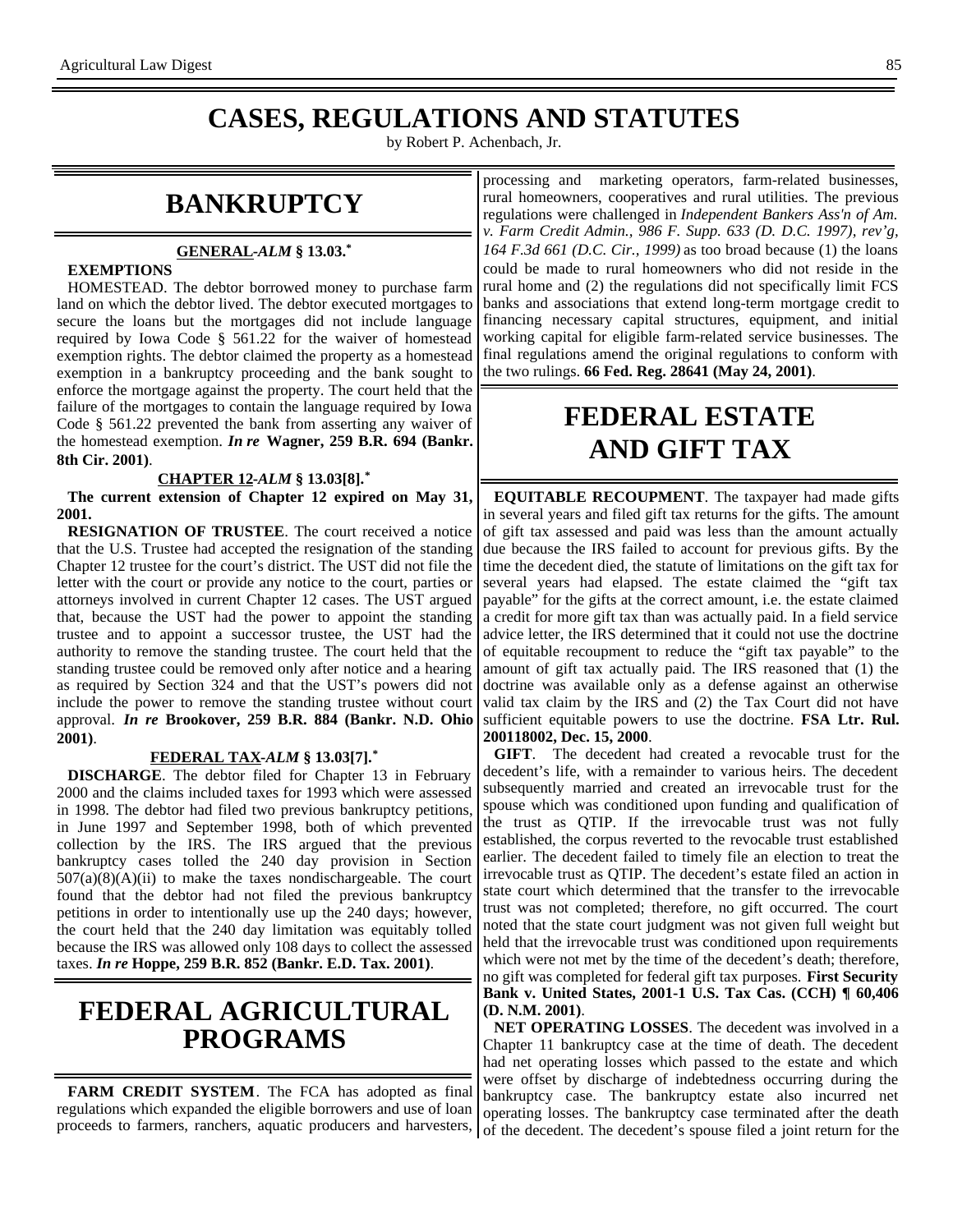year of the decedent's death and the issue was whether the spouse could claim on the joint return the net operating losses which passed to the decedent at the close of the bankruptcy case. In a field service advice letter, the IRS ruled that the net operating losses did not belong to the decedent at the decedent's death; therefore, the decedent did not have any losses to include in the joint return, which covered the spouse's entire tax year but only the decedent's year up to the date of death. The IRS ruled that the net operating losses were passed from the bankruptcy estate to the decedent's estate and would be included in the decedent's estate's income tax return. **FSA Ltr. Rul. 200118003, Dec. 26, 2000**.

**VALUATION OF STOCK**. The decedent owned 18 of the outstanding 76.445 shares of the voting stock and 3,942.048 of the outstanding 141,288.584 shares of the nonvoting stock of a private, family-owned corporation. The remaining shares of outstanding voting stock were owned by the decedent's three siblings. The voting stock was subject to a 360-day restriction on transferability or hypothecation. Both classes of stock were entitled to the same dividends on a per-share basis, if and when dividends were declared. Holders of the nonvoting stock were entitled to a liquidating preference. The Tax Court valued the stock by calculating the equity value of the corporation, adding a premium for voting privileges, and applying a 35-percent marketability discount to the voting stock and a 40-percent marketability discount to the nonvoting stock. The appellate court reversed as to the valuation of the voting stock, holding that the premium added for the voting stock was not based on any economic value to the decedent or any potential buyer. **Est. of Simplot v. Comm'r, 2001-1 U.S. Tax Cas. (CCH) ¶ 60,405 (9th Cir. 2001),** *rev'g in part***, 112 T.C. 130 (1999)**.

## **FEDERAL INCOME TAXATION**

**BAD DEBTS**. The taxpayer was an attorney who owned a joint tenancy interest in a family corporation which operated a small retail store. The taxpayer provided some management assistance but received no income from the corporation. The corporation ceased business in 1993. The taxpayer made several loans to the corporation and deducted the amount of the loans as a bad debt in 1993. The taxpayer also paid some of the business expenses in 1993 and claimed those payments as a business expense deduction in 1993. The court held that the taxpayer was not entitled to a business bad debt deduction because the taxpayer was not in the lending business nor the retail business but made the loans as shareholders or family members. The court also denied the business expense deduction because the expenses were liabilities of the corporation. **Martens v. Comm'r, 2001-1 U.S. Tax Cas. (CCH) ¶ 50,416 (5th Cir. 2001),** *aff'g***, T.C. Memo. 2000-46**.

## **CORPORATIONS-***ALM* **§ 7.02.\***

REASONABLE COMPENSATION. The taxpayer was an S corporation with one shareholder. Although the shareholder had been responsible for the taxpayer's early success, the shareholder had been in failing health during the tax years involved and most of the income came from passive investments. The shareholder received compensation equal to 81 and 88 percent of the taxpayer's adjusted taxable income and the court held that this was unreasonable because the shareholder's efforts were no

longer essential to the production of income. **Metro Leasing & Development Corp. v. Comm'r, T.C. Memo. 2001-119**.

**COURT AWARDS AND SETTLEMENTS-ALM § 4.02[14**]. The U.S. Supreme Court has denied certiorari in the following case. The taxpayer had received severance pay based on the taxpayer's salary and length of service with the employer. The taxpayer excluded the payments from income, arguing that the taxpayer received physical injury from the early termination of employment and the employer knew about the injury when the payments were made. The court held, in an opinion designated as not for publication, that the payments were included in income because the payments were based on the taxpayer's salary and length of service and were not made as compensation for the injuries. **Cook v. United States, 2000-2 U.S. Tax Cas. (CCH) ¶ 50,770 (Fed. Cir. 2000),** *cert. denied***., \_\_\_ S. Ct. \_\_\_ (2001).**

The taxpayers received a jury award and accrued interest in a personal injury action. A portion of the award was paid to the taxpayers' attorneys under a contingent fee contract. The taxpayers excluded the attorney fees from their reported gross income. The court held that the attorneys' fees were properly excluded from income because the fees would be taxable to the attorneys. The court cited *Estate of Clarks v. United States, 202 F.3d 854 (6th Cir. 2000)* in support of its holding. The case is designated as not for publication. **Brisco v. United States, 2001-1 U.S. Tax Cas. (CCH) ¶ 50,420 (6th Cir. 2001)**.

The taxpayer was employed for several years by a drugstore chain. The taxpayer experienced various physical and mental problems from the strain of working long hours and irregular hours. A class action suit was filed by other parties against the drugstore chain for unpaid overtime compensation. The taxpayer joined in the suit as a class member but did not assert any claims for physical or mental injuries. The drugstore agreed to a monetary settlement and the settlement did not indicate that the taxpayer's payment was for personal injuries. The taxpayer excluded the settlement payment from income as a payment for personal injuries. The court held that the payment was included in income because the class action petition made no mention of claims for personal injuries but sought damages only for unpaid compensation. **Hamblin v. Comm'r, T.C. Summary Op. 2001- 73**.

The decedent and family had filed a suit against various sheetrock manufacturers for injury to the decedent from asbestos. The parties reached a settlement which stated that a portion of the settlement was for the survival action, a portion for the wrongful death action, and a portion for the loss of consortium claim. The IRS ruled that the entire settlement was excludible from taxable income because all the claims were based on the physical injuries suffered by the decedent. **Ltr. Rul. 200121031, Feb. 16, 2001**.

**DISASTER PAYMENTS**. On April 27, 2001, the President determined that certain areas in Kansas were eligible for assistance under the Disaster Relief and Emergency Assistance Act, 42 U.S.C. § 5121, as a result of severe storms, hail, tornadoes and flooding beginning on April 21, 2001. **FEMA-1366-DR**. On May 9, 2001, the President determined that certain areas in Illinois were eligible for assistance under the Act as a result of flooding beginning on April 18, 2001. **FEMA-1368-DR**. On May 16, 2001, the President determined that certain areas in Maine were eligible for assistance under the Act as a result of flooding on March 5-31, 2001. **FEMA-1371-DR**. On May 16, 2001, the President determined that certain areas in Minnesota were eligible for assistance under the Act as a result of severe winter storms, flooding and tornadoes beginning on March 23, 2001. **FEMA-**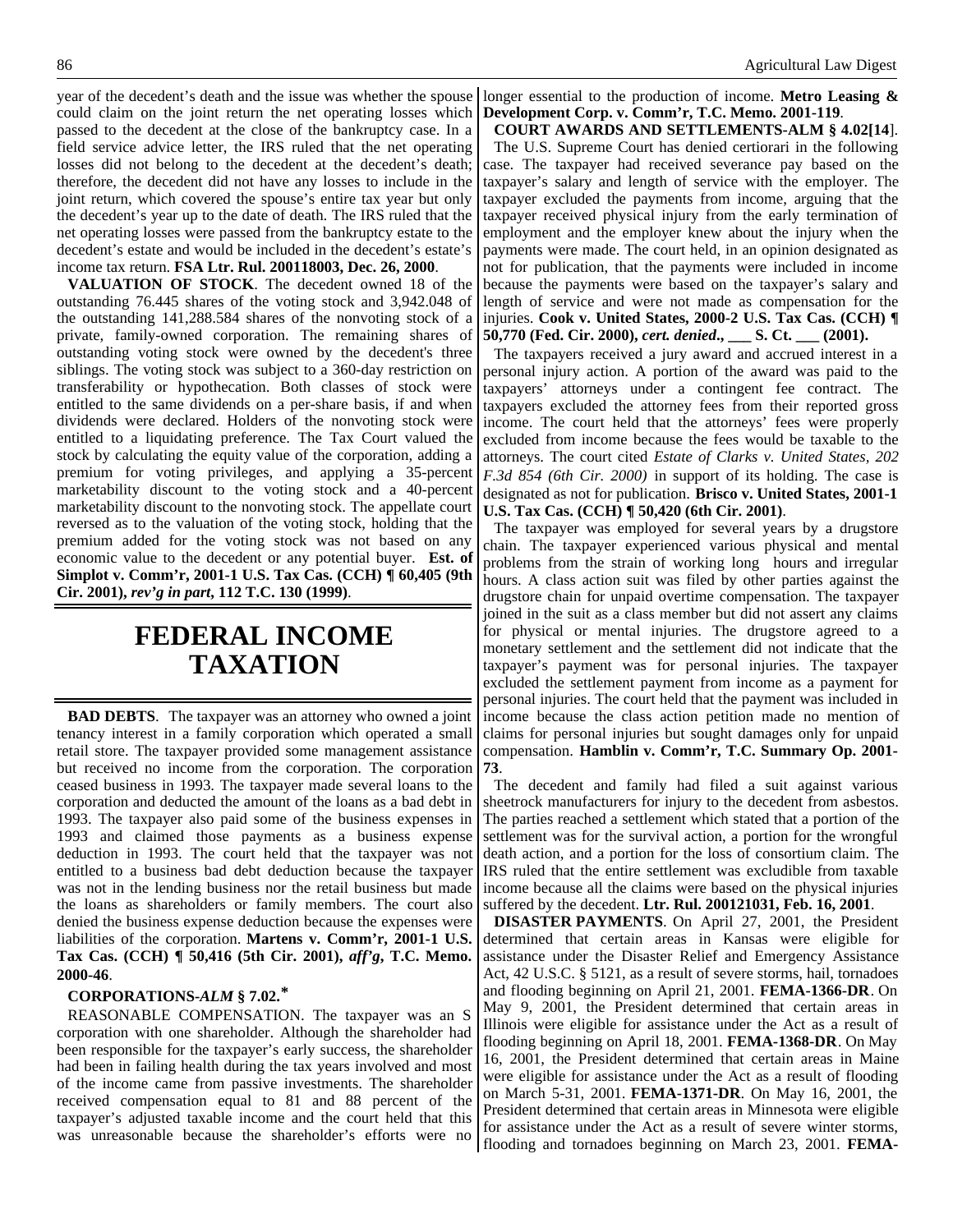**1370-DR**. On May 16, 2001, the President determined that certain areas in Nebraska were eligible for assistance under the Act as a result of severe storms, flooding and tornadoes on April 10-23, 2001. **FEMA-1373-DR**. On May 16, 2001, the President determined that certain areas in Puerto Rico were eligible for assistance under the Act as a result of severe storms, flooding and mudslides beginning on May 6, 2001. **FEMA-1372-DR**. On May 11, 2001, the President determined that certain areas in Wisconsin were eligible for assistance under the Act as a result of severe storms and flooding on April 10, 2001. **FEMA-1369-DR**. Accordingly, a taxpayer who sustained a loss attributable to the disasters may deduct the loss on his or her 2000 federal income tax return.

**EARNED INCOME CREDIT.** In a Chief Counsel Advice letter, the IRS discussed whether rental income was qualified income for earned income credit purposes where (1) unimproved land was leased to an unrelated party and (2) improved land was leased to a partnership in which the taxpayer was a partner. The IRS stated that, under I.R.C. § 32(i)(2)(C), EIC qualified income must come from the ordinary course of a trade or business and, under I.R.C. §  $32(i)(2)(E)$ , cannot be passive activity income as defined by I.R.C. § 469. The IRS ruled that, under both situations, the rental income was derived from the ordinary course of a trade or business. In addition, the IRS ruled that the rental income in the first situation was not qualified for EIC because the income was considered income from a passive activity under I.R.C. § 469. The main issue was whether, in the second situation, the self-rental recharacterization rule of I.R.C. § 469 applied for the purposes of EIC. Under the recharacterization rules, otherwise passive rental income from property leased to a related entity in which the lessor materially participates is recharacterized as nonpassive under I.R.C. § 469. The IRS ruled that the recharacterization rule did not affect the EIC definition of nonpassive activity because the recharacterization rule applied only to transform the income into nonpassive income and did not affect the definition of the passive activity. Thus, the IRS ruled that the rental income from the second situation was not qualified for EIC because the income came from a passive activity. See also Harl, "Recharacterization of Income: Treacherous Rules," 11 *Agric. L. Dig*. 33 (2000). **CCA Ltr. Rul. 20012037, March 30, 2001**.

A similar ruling concerned a lease of improved real property to a C corporation wholly-owned by the lessor. In a Chief Counsel Advice letter, the IRS ruled that the rental income from the second situation was not qualified for EIC because the income came from a passive activity. As with the above ruling, the IRS ruled that the recharacterization rule did not apply to change the passive rental income activity into a nonpassive activity. **CCA Ltr. Rul. 200120036, March 28, 2001**.

**HOME OFFICE**. The taxpayer was a clinical psychologist who was employed by a clinic for at least eight hours each day. The taxpayer also provided counseling services at the taxpayer's own office. The taxpayer lived in a small apartment and used an area in the entryway for scheduling appointments by phone call for the taxpayer's private practice. The taxpayer also stored the business records in the apartment but did not meet any clients there. The court held that the taxpayer could not deduct any home office expenses relating to the costs of the apartment. **Mullin v. Comm'r, T.C. Memo. 2001-121.**

The taxpayer was the sole shareholder of an S corporation and leased a portion of the taxpayer's residence to the corporation for use in its business. The taxpayer used this leased portion of the

residence to carry on the business of the corporation. In a Chief Counsel Advice letter, the IRS ruled that the taxpayer could claim deductions for the leased portion for mortgage interest, real property taxes and personal casualty losses; however, I.R.C. § 280A(c)(6) prevented any deductions under I.R.C. §§ 162, 165(c)(1) 167 for business expenses, business casualty losses or depreciation for the leased portion of the residence. **CCA Ltr. Rul. 200121070, March 19, 2001**.

**INTEREST**. The taxpayer had obtained several student loans in obtaining a Ph. D. in psychology and was making payments on those loans. The court held that the taxpayer could not deduct the interest paid on the loans as a business deduction. **Mullin v. Comm'r, T.C. Memo. 2001-121.**

**LOSSES.** The taxpayer owned several related small corporations. The IRS assessed a deficiency against the taxpayer in 1987 and executed a levy at the taxpayer's business operated by one corporation. The taxpayer claimed a loss deduction for the value of the taxpayer's labor to the corporation which was lost due to the execution of the levy. The court held that the taxpayer could not claim a loss deduction for the loss of the taxpayer's labor because the taxpayer had no tax basis in the labor. **Tonn v. Comm'r, T.C. Memo. 2001-123**.

**PENALTIE**S. The IRS has issued a revenue procedure to inform taxpayers how to request an administrative appeal of the penalties imposed by I.R.C. § 6715 relating to the misuse of dyed diesel fuel and kerosene and I.R.C. §§ 4083(c)(3), 7342 relating to the refusal to admit entry for purposes of inspecting facilities and equipment and taking and removing fuel samples. **Rev. Proc. 2001-33, I.R.B. 2001-\_\_**.

**RETURN**S. The IRS has issued specifications for the submission of Forms 1098, 1099, 5498, and W-2G magnetically or electronically using magnetic tape, tape cartridges, or diskettes, or electronically through the IRS FIRE System. These guidelines govern the preparation of tax year 2001 information returns and information returns for tax years prior to 2001 that are required to be filed. The specifications are to be used to prepare current and prior year information returns filed beginning January 1, 2002, and received by the IRS Martinsburg Computing Center or postmarked by December 15, 2002. **Rev. Proc. 2001-32, I.R.B. 2001-21**.

The IRS has released an April 2001 revision of Publication 538, Accounting Periods and Methods and Form 8851 (2001), Summary of Archer MSAs. These documents are available at no charge (1) by calling the IRS's toll-free telephone number, 1-800- 829-3676; (2) through FedWorld; (3) via the internet at http://www.irs.gov/prod/cover.html; or (4) by directly accessing the Internal Revenue Information Services bulletin board at (703) 321-8020.

The IRS has requested comments regarding Form 4835, Farm Rental Income and Expenses. The form is used by landowners or sublessors to report farm income based on crops or livestock produced by a tenant when the landowner or sublessor does not materially participate in the operation or management of the farm. Written comments should be submitted on or before July 20, 2001, to Garrick R. Shear, IRS, Room 5244, 1111 Constitution Ave., NW., Washington, D.C. 20224.

The plaintiff was hired by the defendant and during the processing stage of the hiring, the plaintiff requested that the